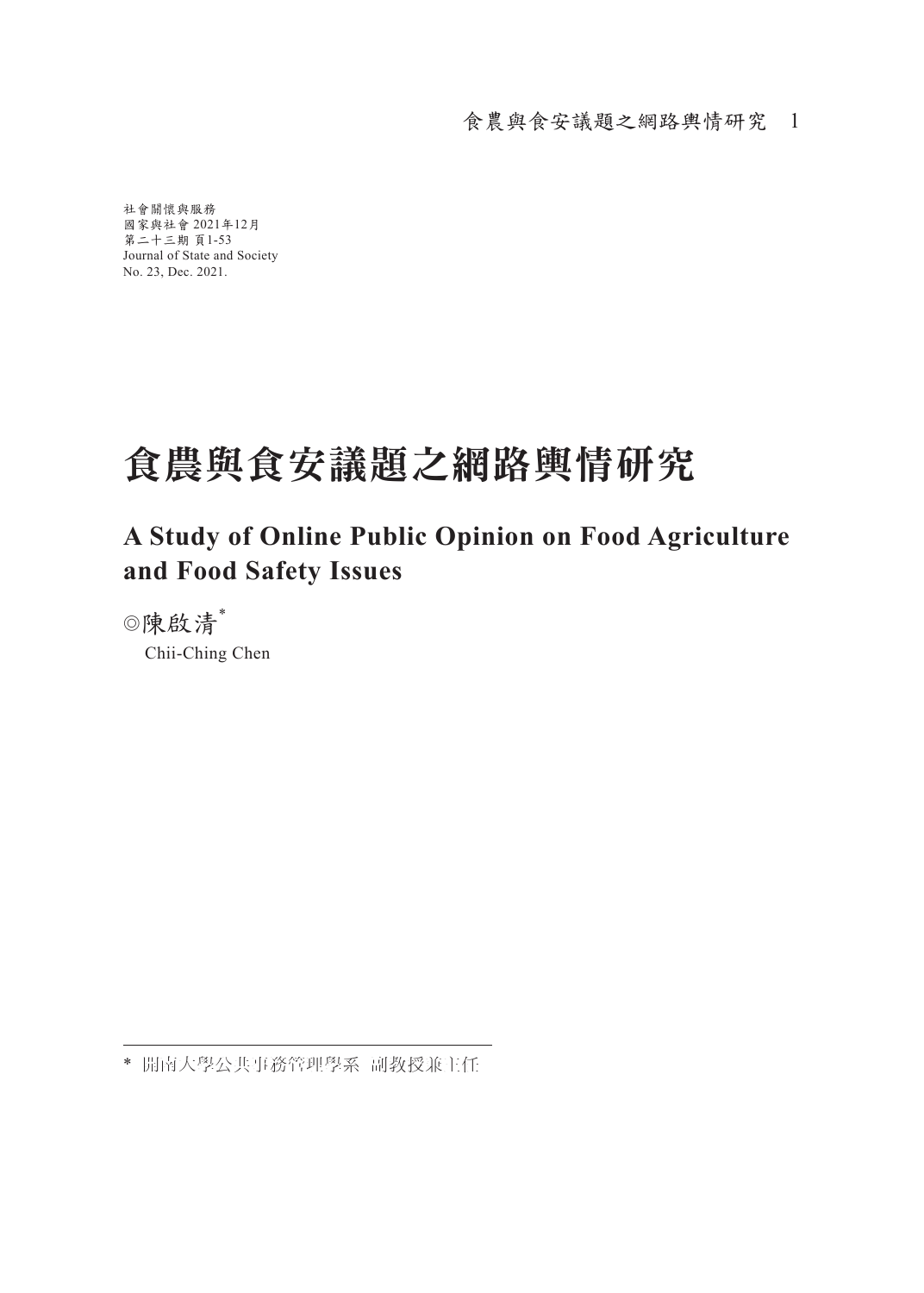#### 2 國家與社會

# 摘要

食與農是人們生活的根本,近年飲食問題層出不窮,消費者 普遍憂心食物安全與食材來源,例如萊豬問題。有鑑於民眾常在 網際網路上討論或發表對於食農與食安的關注與隱憂,本研究嘗 試透過網路輿情資料的蒐集瞭解食農與食安議題的民意,分析網 路談論此一主題的來源分布狀況,以釐清消息來源是從何處發 起,以及在何處產生影響。研究發現由輿情資訊量觀察資料區間 內符合議題的來源文本數量,以及觀察新聞媒體在報導「健康飲 食」與「涉及名人」相關的新聞時篇幅較多,建議健康飲食的議 題若想達到宣傳效果,可以結合名人號召力,發展行銷策略,作 為政府政策宣導的參考依據。此外,研究建議政府在與民眾溝通 與傳播食農與食安相關資訊時,能參考前述網路輿情的內容,不 論是相關聯的行動者或話題,以喚起民眾的共鳴與注意,達到政 策傳播的效果。

關鍵字:食農、食安、網路輿情、大數據分析、政策溝通